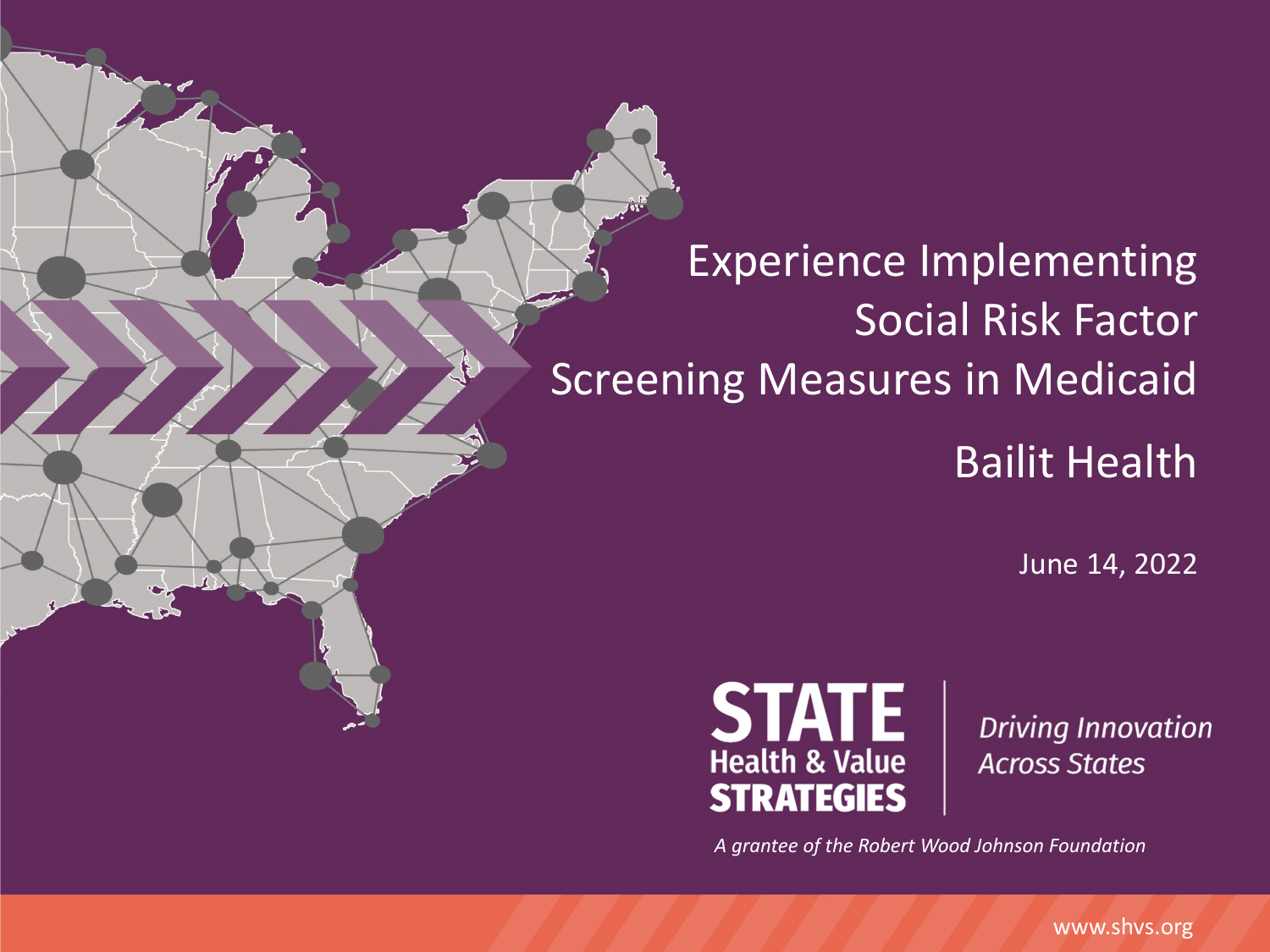### About State Health and Value Strategies

State Health and Value Strategies (SHVS) assists states in their efforts to transform health and healthcare by providing targeted technical assistance to state officials and agencies. The program is a grantee of the Robert Wood Johnson Foundation, led by staff at Princeton University's School of Public and International Affairs. The program connects states with experts and peers to undertake healthcare transformation initiatives. By engaging state officials, the program provides lessons learned, highlights successful strategies, and brings together states with experts in the field. Learn more at www.shvs.org.

**Questions?** Email Heather Howard at heatherh@Princeton.edu.

*Support for this webinar was provided by the Robert Wood Johnson Foundation. The views expressed here do not necessarily reflect the views of the Foundation.*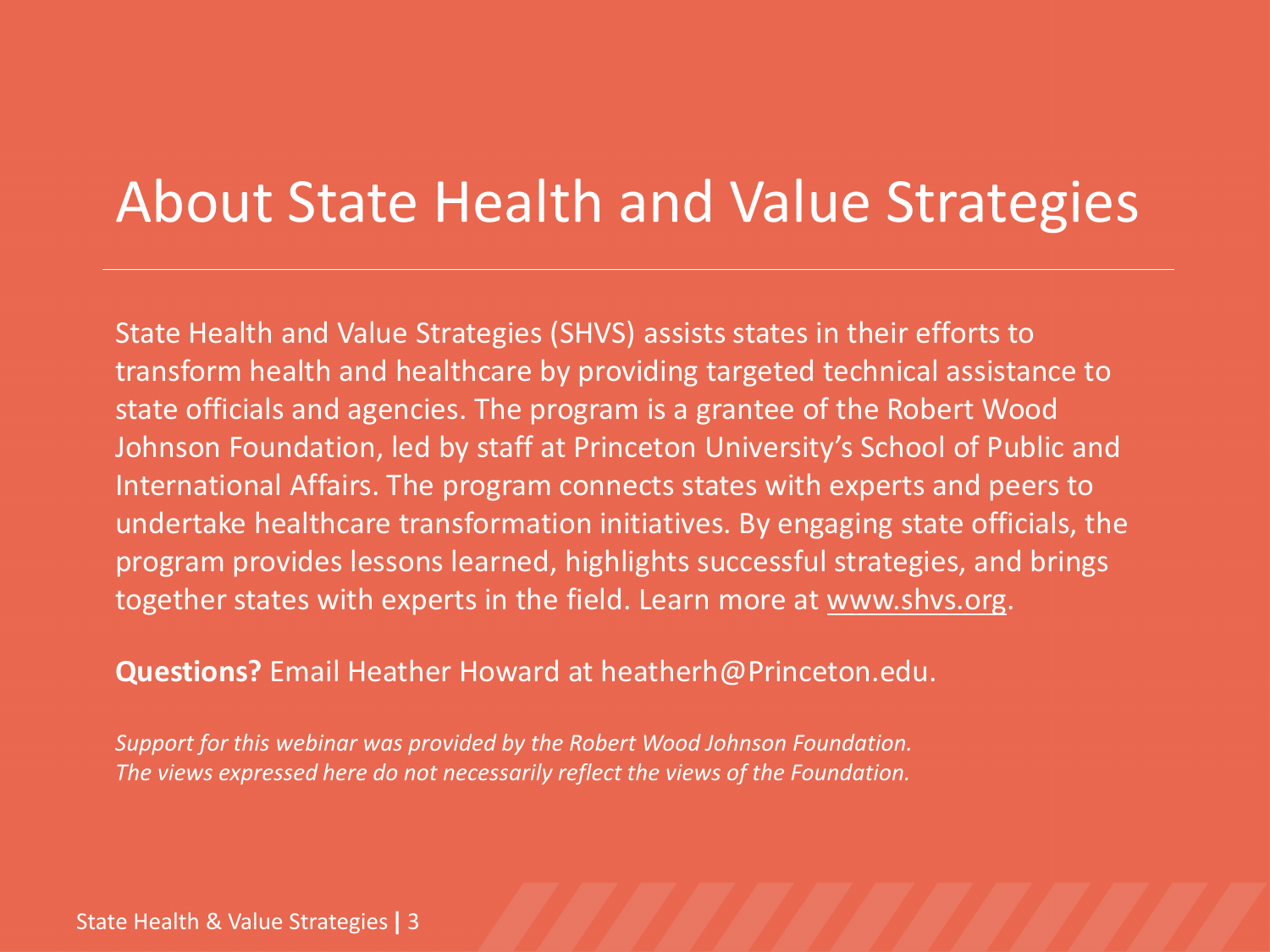#### Housekeeping Details

All participant lines are muted. If at any time you would like to submit a question, please use the Q&A box at the bottom right of your screen.

After the webinar, the slides and a recording will be available at **www.shvs.org**.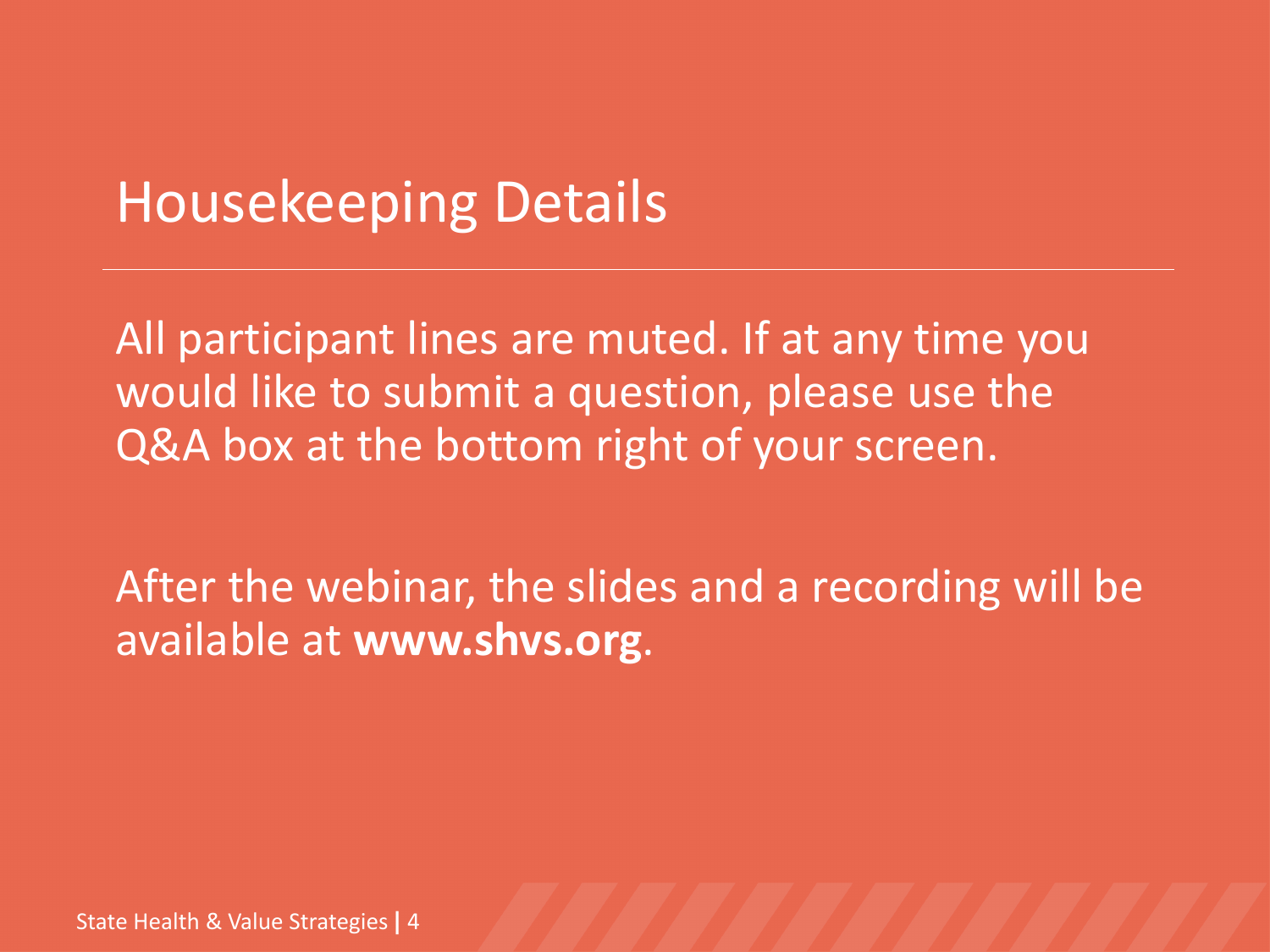### About Bailit Health

Bailit Health is a health policy consulting firm dedicated to ensuring insurer and provider performance accountability on behalf of public agencies and private purchasers. We work with state agencies and their partners to improve health care system performance for all.

**http://www.bailit-health.com/**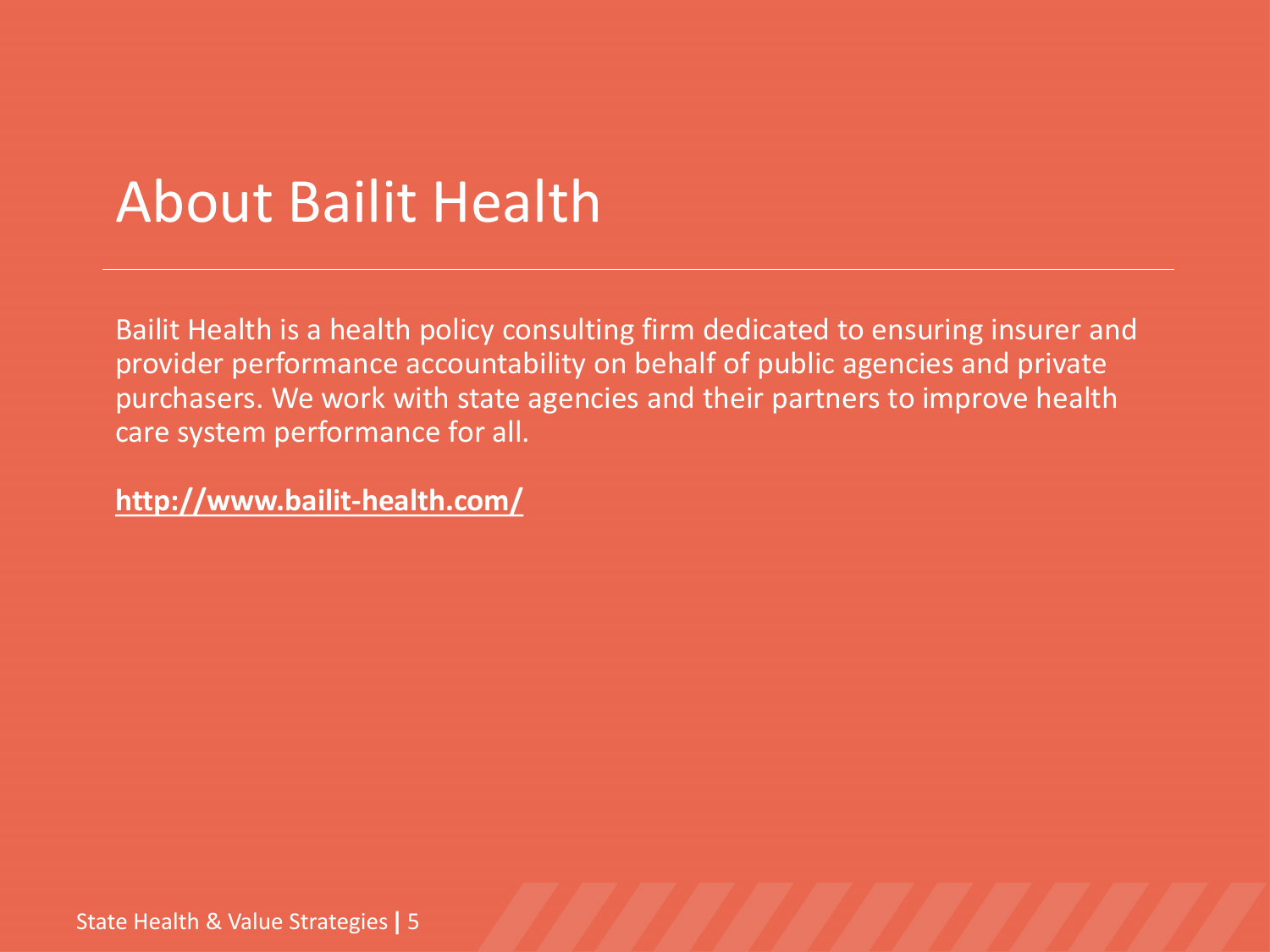#### Webinar Presenters and Guests

**Michael Bailit**, Bailit Health, *Presenter and Facilitator*

Panelists

- **1) Stacey Aguiar**, Senior Director of Clinical Quality at UnitedHealth Group in Rhode Island
- **2) Garry Bliss**, Medicaid Accountable Entity Program Director at Prospect Health Services RI, Inc.
- **3) Joshua Twomey**, Director of Quality for Payment and Care Delivery Innovation at the Massachusetts Executive Office of Health and Human Service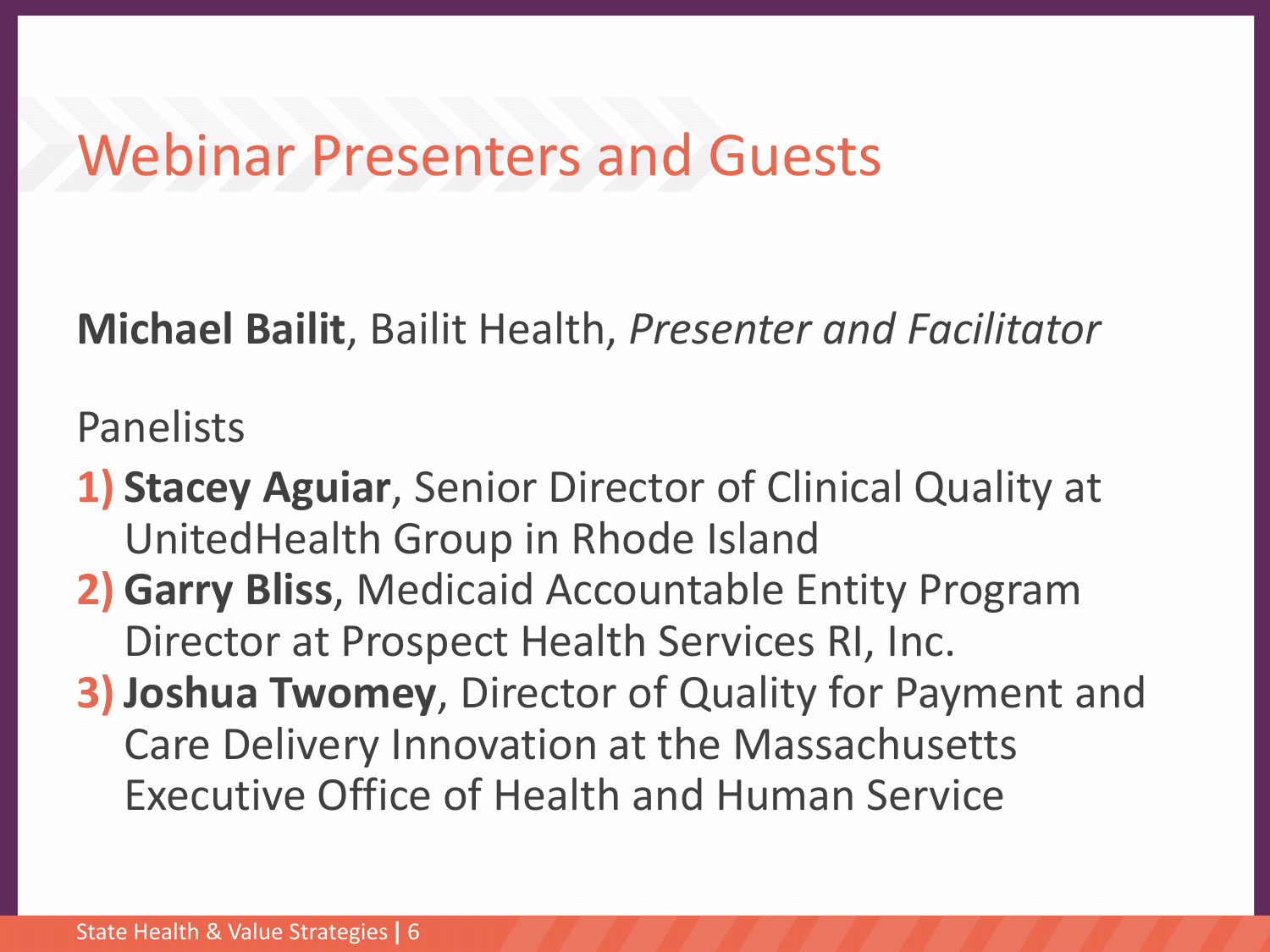### Agenda **Manual**

- 1. State Examples of Implementation of Social Risk Screening Measures
- 2. Panelist Discussion
- 3. Q&A from Audience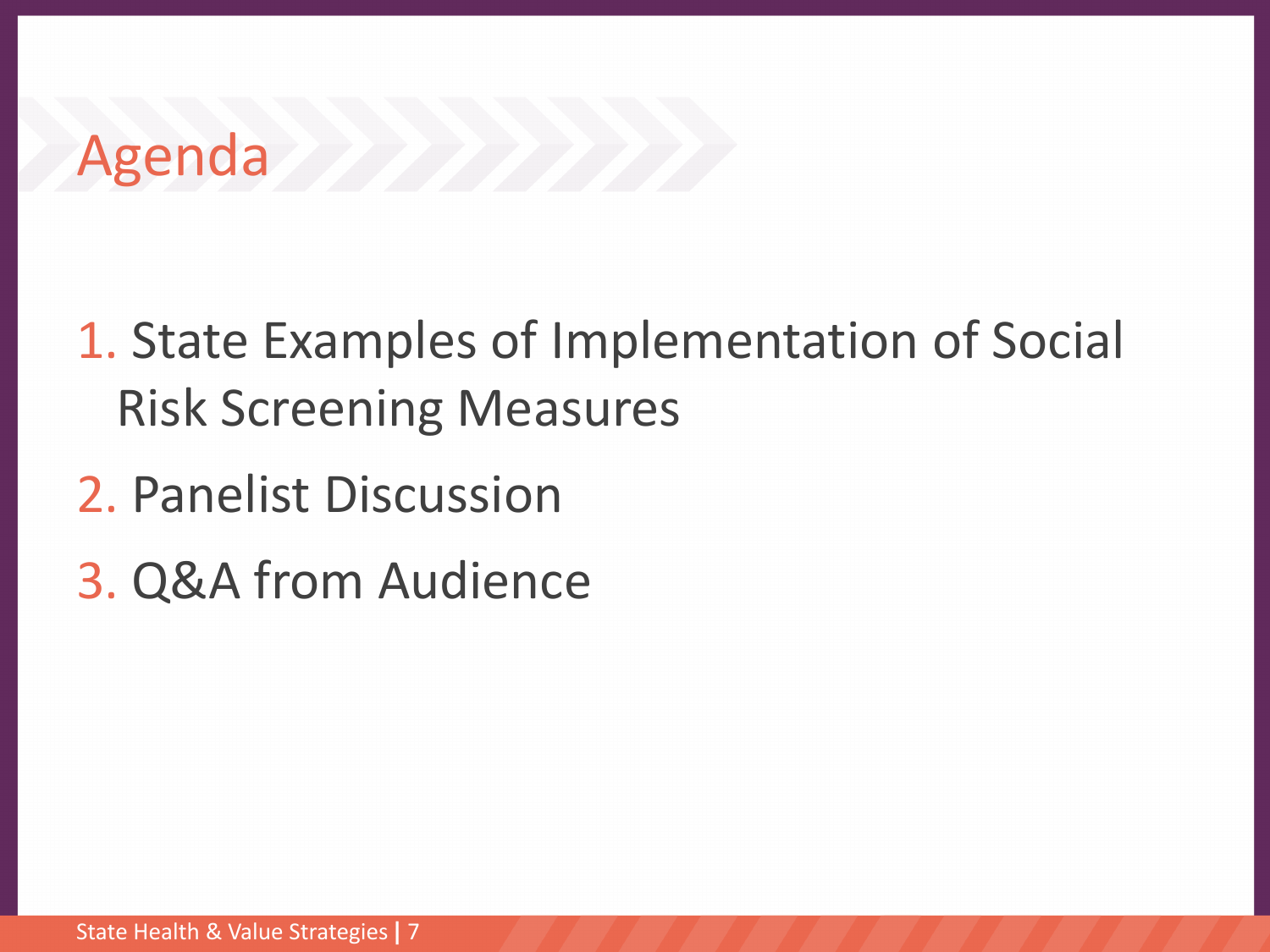### Assessing MCO Screening Performance

- State Medicaid agencies can assess MCO (and ACO) performance on social risk factor screening by implementing a social risk factor screening measure.
	- Some state Medicaid agencies have developed "homegrown" screening measures for contractual incentive application (RI, MA, OR).\*
	- NCQA has been developing a screening and intervention measure. The measure was recently out for public comment. A final decision is to be announced on August 1.

\*NC also developed a measure to serve as an MCO financial incentive measure when the program became operational in July 2021, but has chosen not to use it (at least not yet).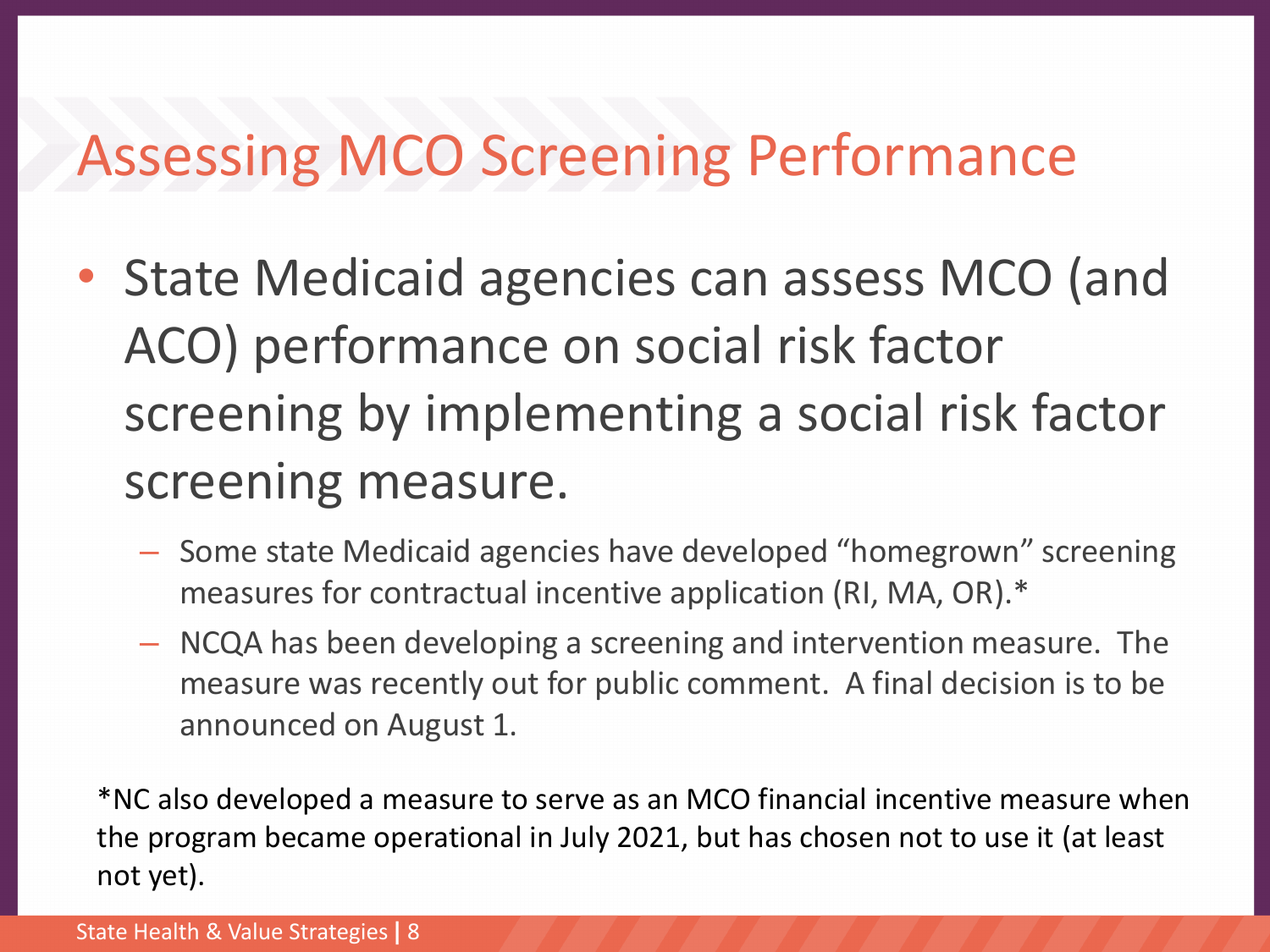### Three States Using Social Risk Factor Screening Measures as Performance Incentives (1 of 2)

| <b>State</b>   | <b>Measure Name</b>                                  | <b>Purpose</b>                                                                                                                                                             |
|----------------|------------------------------------------------------|----------------------------------------------------------------------------------------------------------------------------------------------------------------------------|
| <b>MA</b>      | <b>Health-Related</b><br>Social Needs<br>Screening   | 2018: measure used for performance measurement<br>2021: measure moved to pay-for-performance                                                                               |
| <b>OR</b>      | Social<br>Determinants of<br><b>Health Screening</b> | 2021: recommendations for measure design<br>2023: target year for contract incentive measure                                                                               |
| R <sub>l</sub> | Social<br>Determinants of<br><b>Health Screening</b> | 2017: measure used for performance reporting<br>2020: measure modified; used as pay-for-reporting<br>2021: measure moved from pay-for-reporting to pay-for-<br>performance |

RI's measure: The percentage of attributed patients who were screened for Social Determinants of Health using a screening tool once per measurement year, where the primary care clinician has documented the completion of the screening and the results.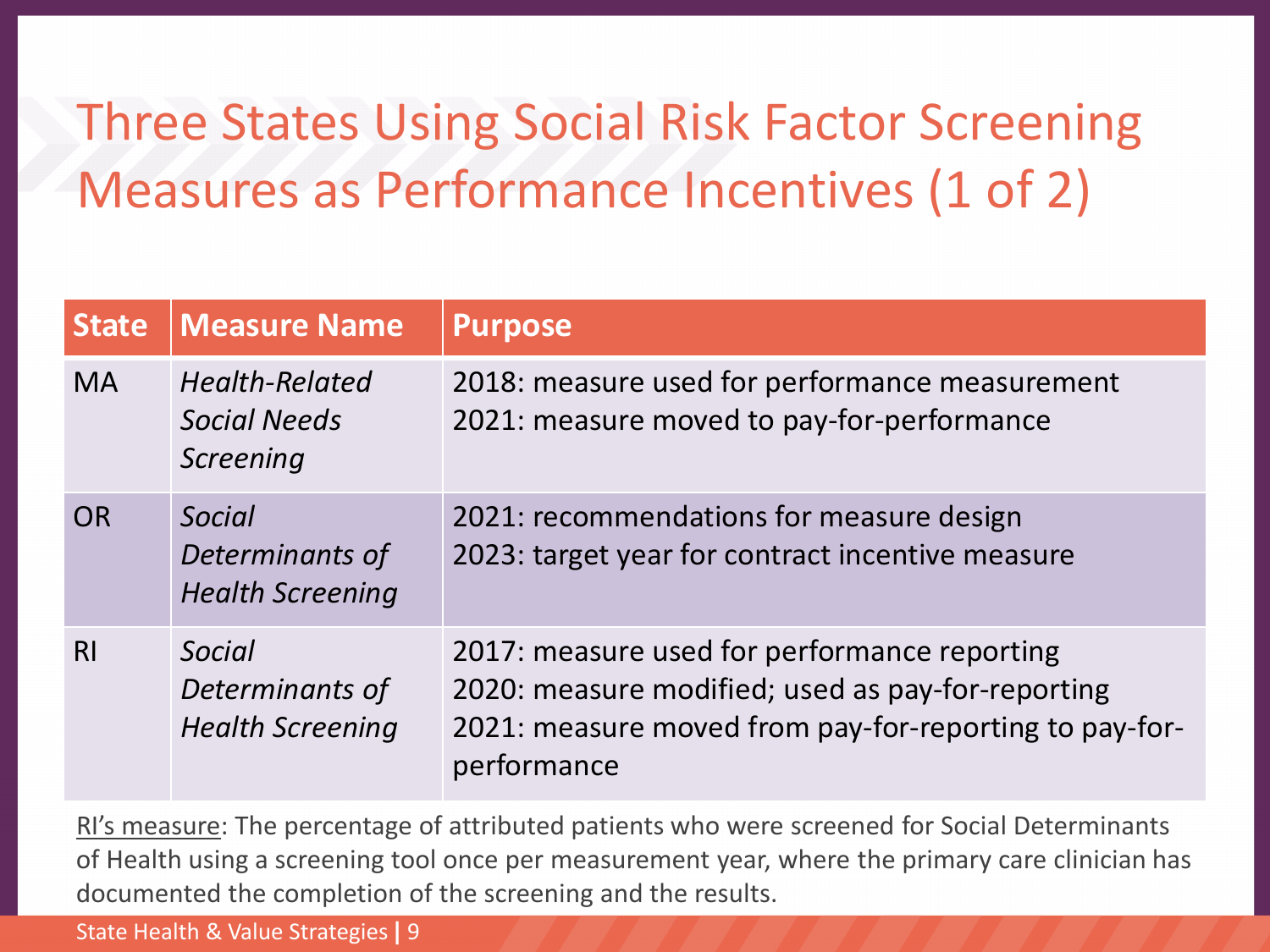### Three States Using Social Risk Factor Screening Measures as Performance Incentives (2 of 2)

| <b>State</b>   | <b>Measure Name</b>                                       | <b>Use in Value-Based Payment</b>                                                                                           |
|----------------|-----------------------------------------------------------|-----------------------------------------------------------------------------------------------------------------------------|
| <b>MA</b>      | <b>Health-Related</b><br><b>Social Needs</b><br>Screening | Part of a group of measures used to determine<br>attribution of shared savings and shared losses to<br><b>Medicaid ACOs</b> |
| <b>OR</b>      | Social<br>Determinants of<br><b>Health Screening</b>      | Part of a group of measures used to determine CCO<br>(MCO) withhold return                                                  |
| R <sub>l</sub> | Social<br>Determinants of<br><b>Health Screening</b>      | Part of a group of measures used to determine<br>attribution of shared savings and shared losses to<br><b>Medicaid ACOs</b> |

Iowa's 2022 MCO RFP requires MCO social risk factor screening, to be assessed with a social risk factor screening measure, and places 10% of a 2% withhold at risk for MCO submission of screening data to the state.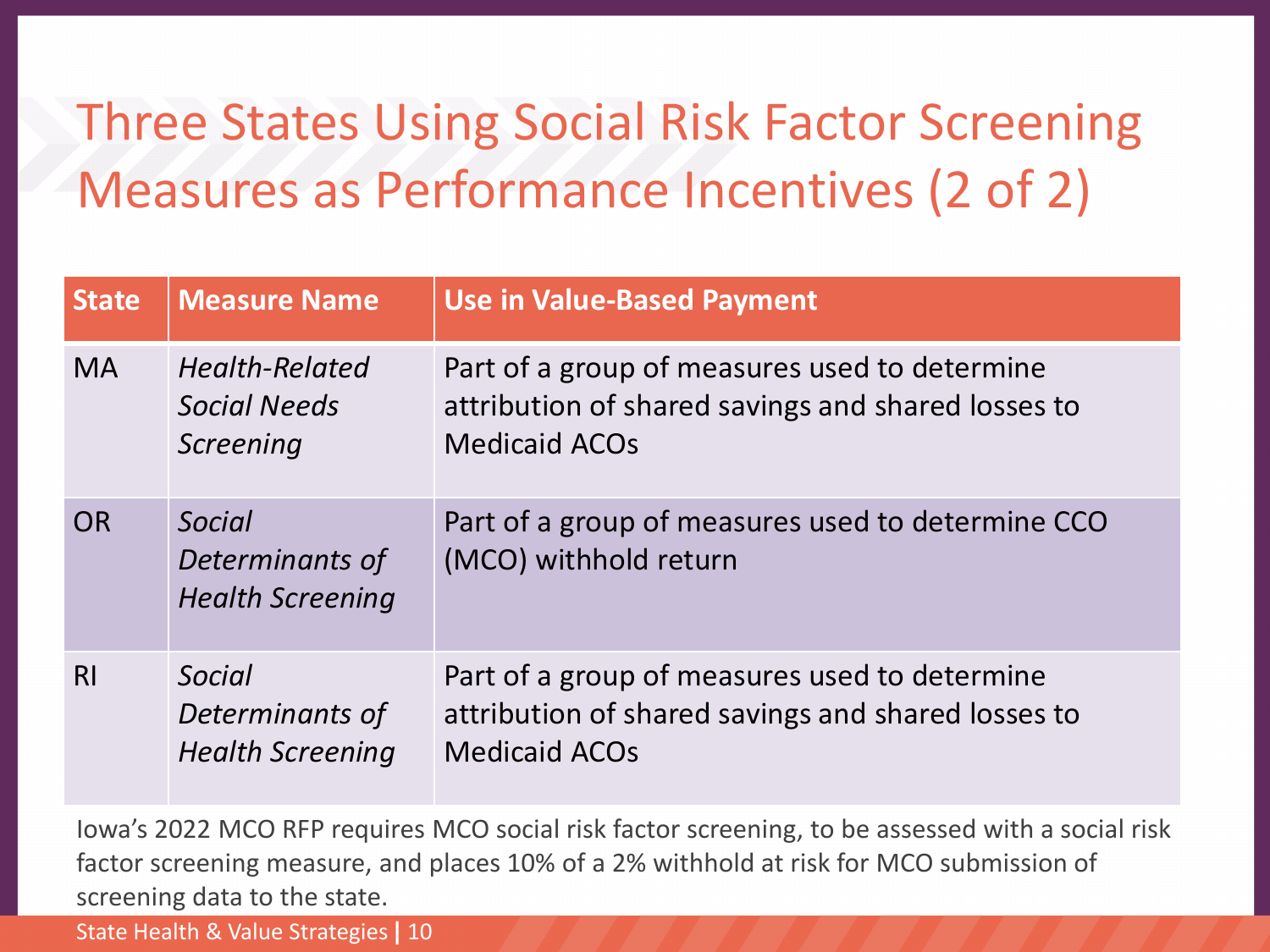

## PANELIST DISCUSSION

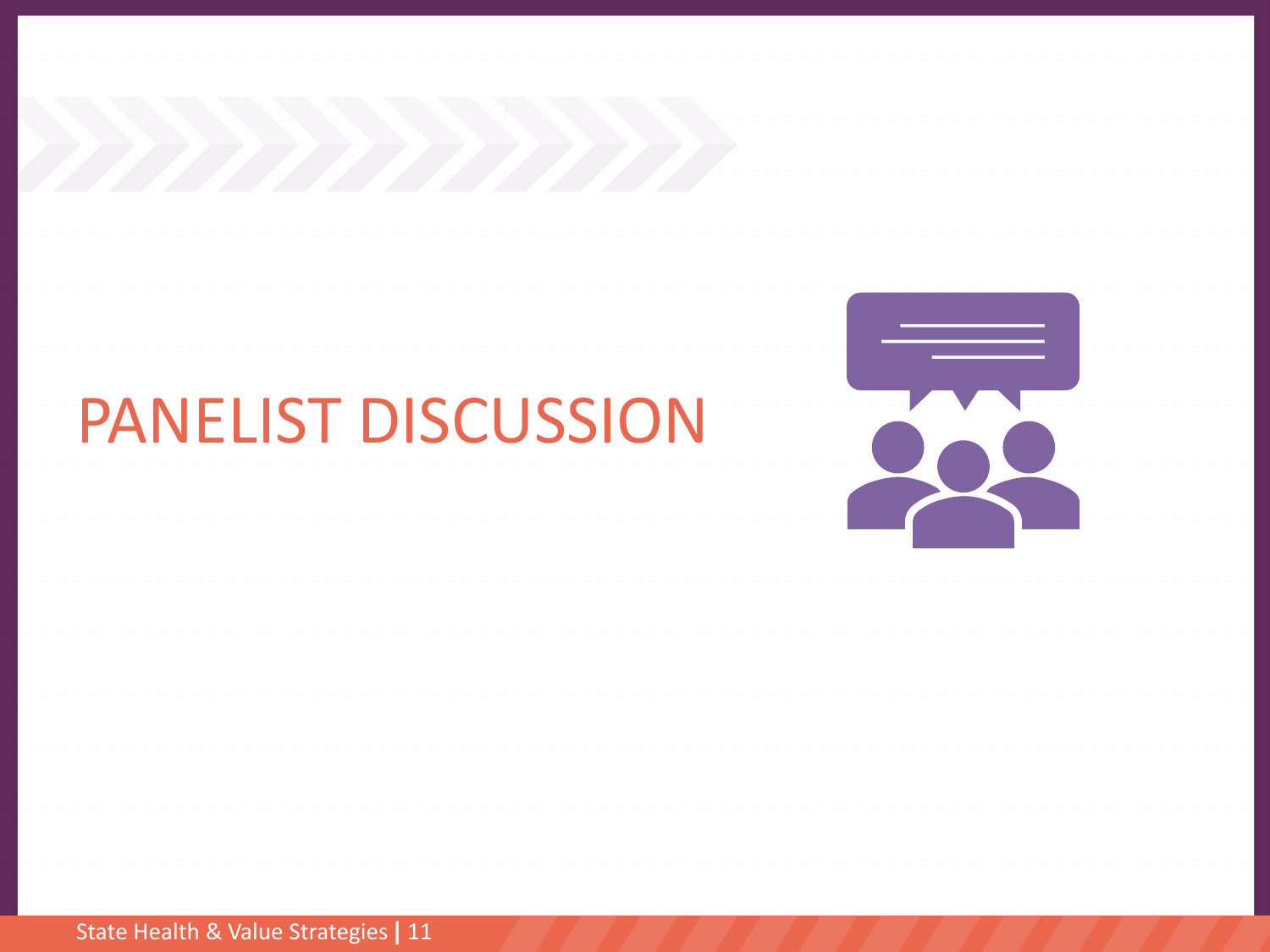#### Reminder: State Technical Assistance **Opportunities**

- States can request SHVS support for technical assistance (TA) with projects, including:
	- One-day session with an expert on a specific topic
	- Limited, well-defined TA engagement (spans a few months)
- Some states have used SHVS TA from Bailit Health to promote health equity as they draft and release new Medicaid managed care RFPs and model contracts.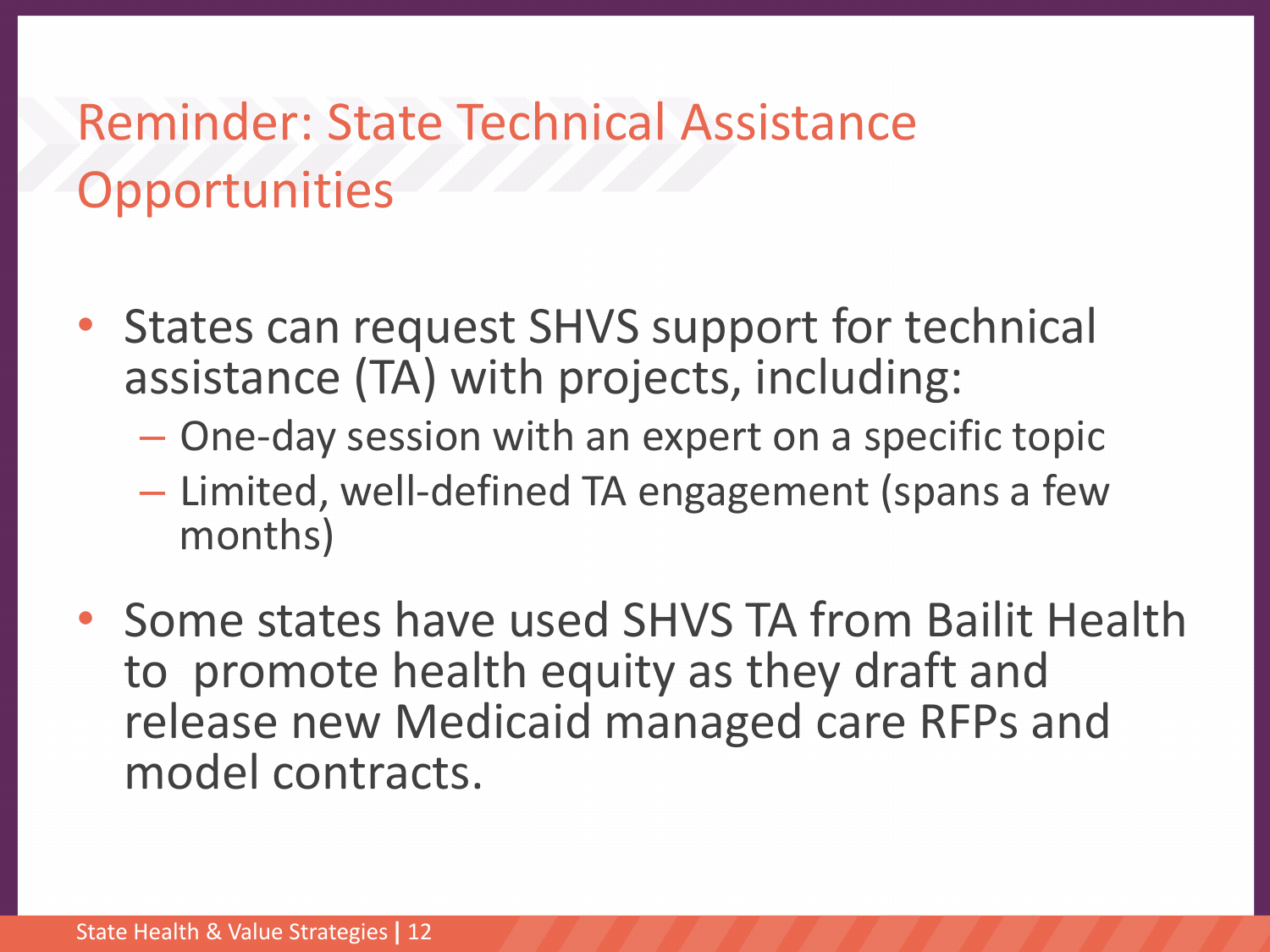# Q&A With State Audience

The slides and a recording of the webinar will be available at www.shvs.org after the webinar